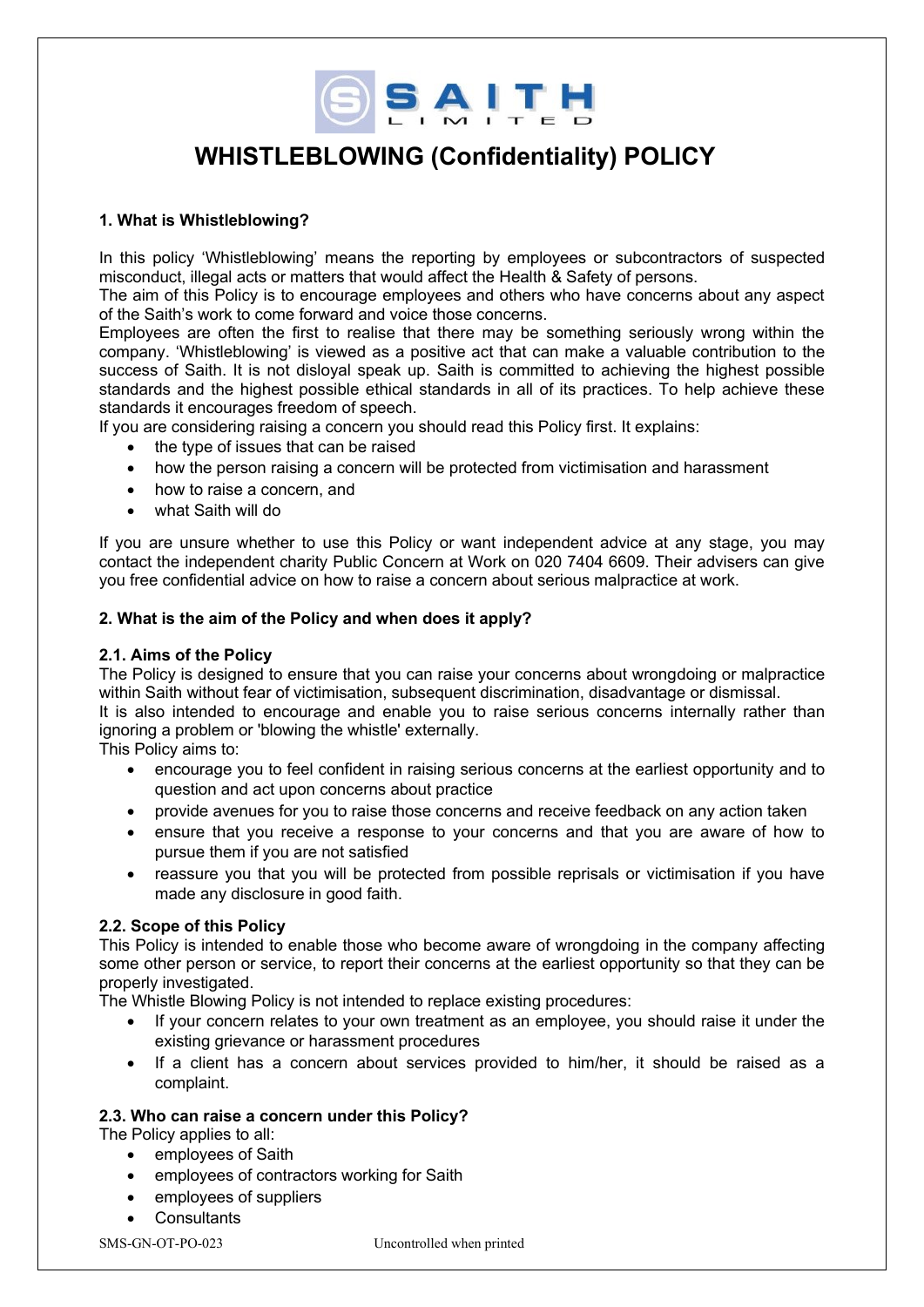# **2.4. What should be reported?**

Any serious concerns that you have about service provision or the conduct of staff of Saith or others acting on behalf of Saith that:

- make you feel uncomfortable in terms of known standards;
- are not in keeping with Saith's policies and procedures;
- fall below established standards of practice; or
- are improper behaviour.

These might relate to:

- conduct which is an offence or a breach of the law (a criminal offence has been committed or failing to comply with any other legal obligation)
- disclosures related to miscarriages of justice
- racial, sexual, disability or other discrimination
- health and safety of employees, subcontractors, suppliers or the public
- damage to the environment
- possible fraud and corruption
- unethical conduct.

This list is not exhaustive.

#### **3. Protecting the Whistleblower**

#### **3.1. Your legal rights**

This policy has been written to take account of the [Public Interest Disclosure Act 1998](https://www.legislation.gov.uk/ukpga/1998/23/contents) which protects workers making disclosures about certain matters of concern, when those disclosures are made in accordance with the Act's provisions and in the public interest.

The Act makes it unlawful for Saith to dismiss anyone or allow them to be victimised on the basis that they have made an appropriate lawful disclosure in accordance with the Act.

Rarely, a case might arise where it is the employee that has participated in the action causing concern. In such a case it is in the employee's interest to come into the open as soon as possible. Saith cannot promise not to act against such an employee, but the fact that they came forward may be taken into account.

#### **3.2. Harassment or Victimisation**

Saith is committed to good practice and high standards and to being supportive of you as an employee.

Saith recognises that the decision to report a concern can be a difficult one to make. If you honestly and reasonably believe what you are saying is true, you should have nothing to fear because you will be doing your duty to your employer, your colleagues and those for whom you are providing a service.

Saith will not tolerate any harassment or victimisation of a Whistleblower (including informal pressures) and will take appropriate action to protect you when you raise a concern in good faith and will treat this as a serious disciplinary offence which will be dealt with under the disciplinary rules and procedure.

# **3.3. Support to you**

Throughout this process:

- you will be given full support from senior management
- your concerns will be taken seriously, and
- Saith will do all it can to help you throughout the investigation
- If appropriate, Saith will consider temporarily re-deploying you for the period of the investigation.

For those who are not Saith employees, Saith will endeavour to provide appropriate advice and support wherever possible.

#### **3.4. Confidentiality**

All concerns will be treated in confidence and every effort will be made not to reveal your identity if that is your wish. If disciplinary or other proceedings follow the investigation, it may not be possible to take action as a result of your disclosure without your help, so you may be asked to come forward as a witness. If you agree to this, you will be offered advice and support.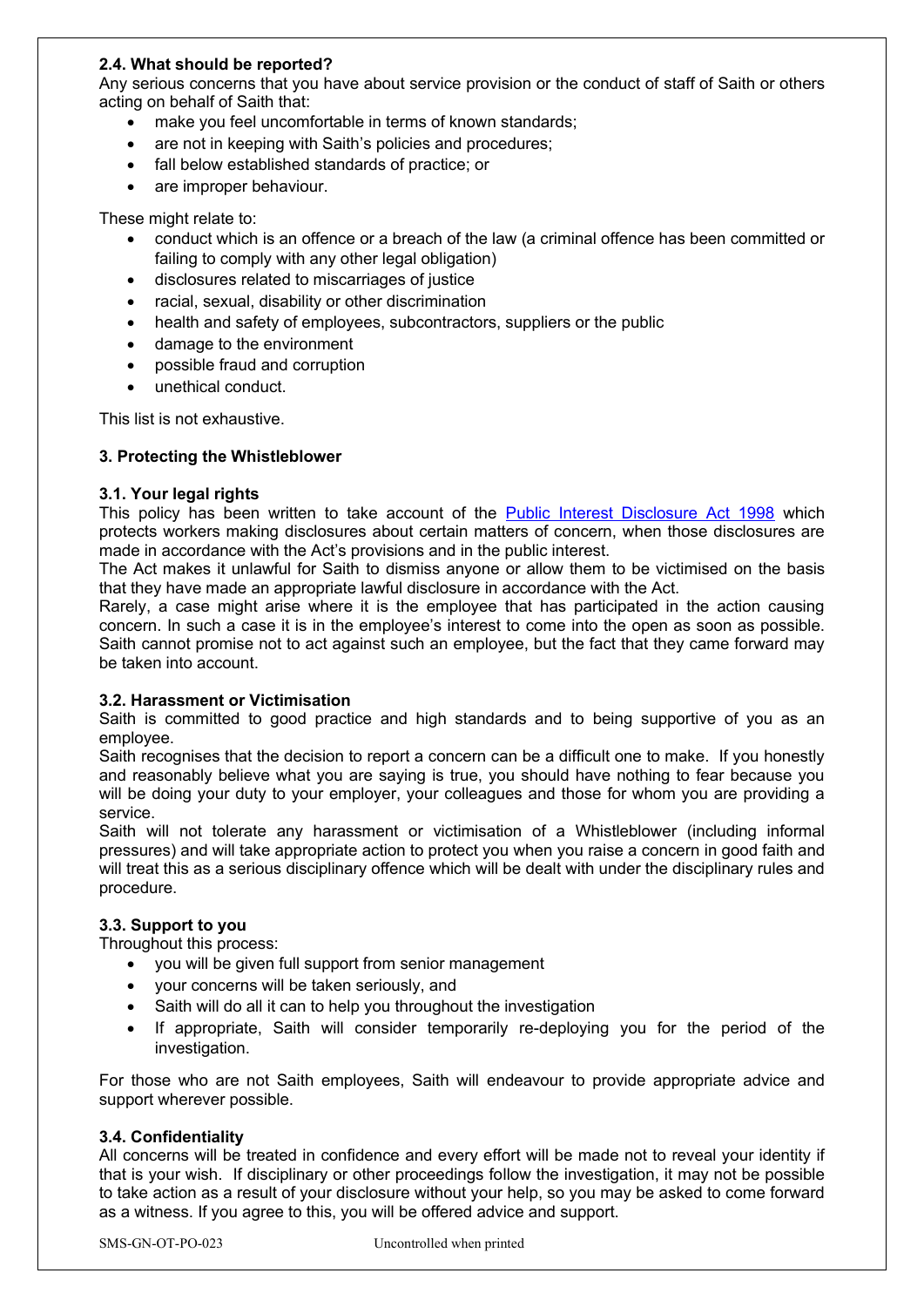# **3.5. Anonymous Allegations**

This Policy encourages you to put your name to your allegation whenever possible. If you do not tell us who you are it will be much more difficult for us to protect your position or to give you feedback. This policy is not ideally suited to concerns raised anonymously.

Concerns expressed anonymously are much less powerful but they may be considered at the discretion of Saith. In exercising this discretion the factors to be taken into account would include:

- the seriousness of the issue raised
- the credibility of the concern, and
- the likelihood of confirming the allegation from other sources

### **3.6. Untrue Allegations**

If you make an allegation in good faith and reasonably believing it to be true, but it is not confirmed by the investigation, Saith will recognise your concern and you have nothing to fear. If however, you make an allegation frivolously, maliciously or for personal gain, appropriate action that could include disciplinary action, may be taken.

# **4. Raising a Concern**

# **4.1. Who should you raise your concern with?**

This will depend on the seriousness and sensitivity of the issues involved and who is suspected of the wrongdoing. You should normally raise concerns with:

- Your Line Manager
- Operations Director
- Managing Director

If you are unsure who to contact you may call the independent charity Public Concern at Work on 0207 404 6609 for advice.

#### **4.2. How to raise a concern.**

You may raise your concern by telephone, in person or in writing. The earlier you express your concern, the easier it is to take action. You will need to provide the following information:

- the nature of your concern and why you believe it to be true
- the background and history of the concern (giving relevant dates)

Although you are not expected to prove beyond doubt the truth of your suspicion, you will need to demonstrate to the person contacted that you have a genuine concern relating to suspected wrongdoing or malpractice within Saith and there are reasonable grounds for your concern.

You may wish to consider discussing your concern with a colleague first and you may find it easier to raise the matter if there are two (or more) of you who have had the same experience or concerns.

You may invite professional association representative or a friend to be present for support during any meetings or interviews in connection with the concerns you have raised.

#### **5. What Saith will do?**

Saith will respond to your concerns as quickly as possible. Do not forget that testing your concerns is not the same as either accepting or rejecting them.

In order to be fair to all employees, including those who may be wrongly or mistakenly accused, initial enquiries will be made to decide whether an investigation is appropriate and, if so, what form it should take.

The investigation may need to be carried out under terms of strict confidentiality, i.e. by not informing the subject of the complaint until (or if) it becomes necessary to do so. In certain cases however, such as allegations of ill treatment of others, suspension from work may have to be considered immediately. Protection of others is paramount in all cases.

Where appropriate, the matters raised may:

- be investigated by management, internal audit, or through the disciplinary/grievance process
- be referred to the police
- be referred to the external auditor

Within ten working days of a concern being raised, the person investigating your concern will write to you:

acknowledging that the concern has been received